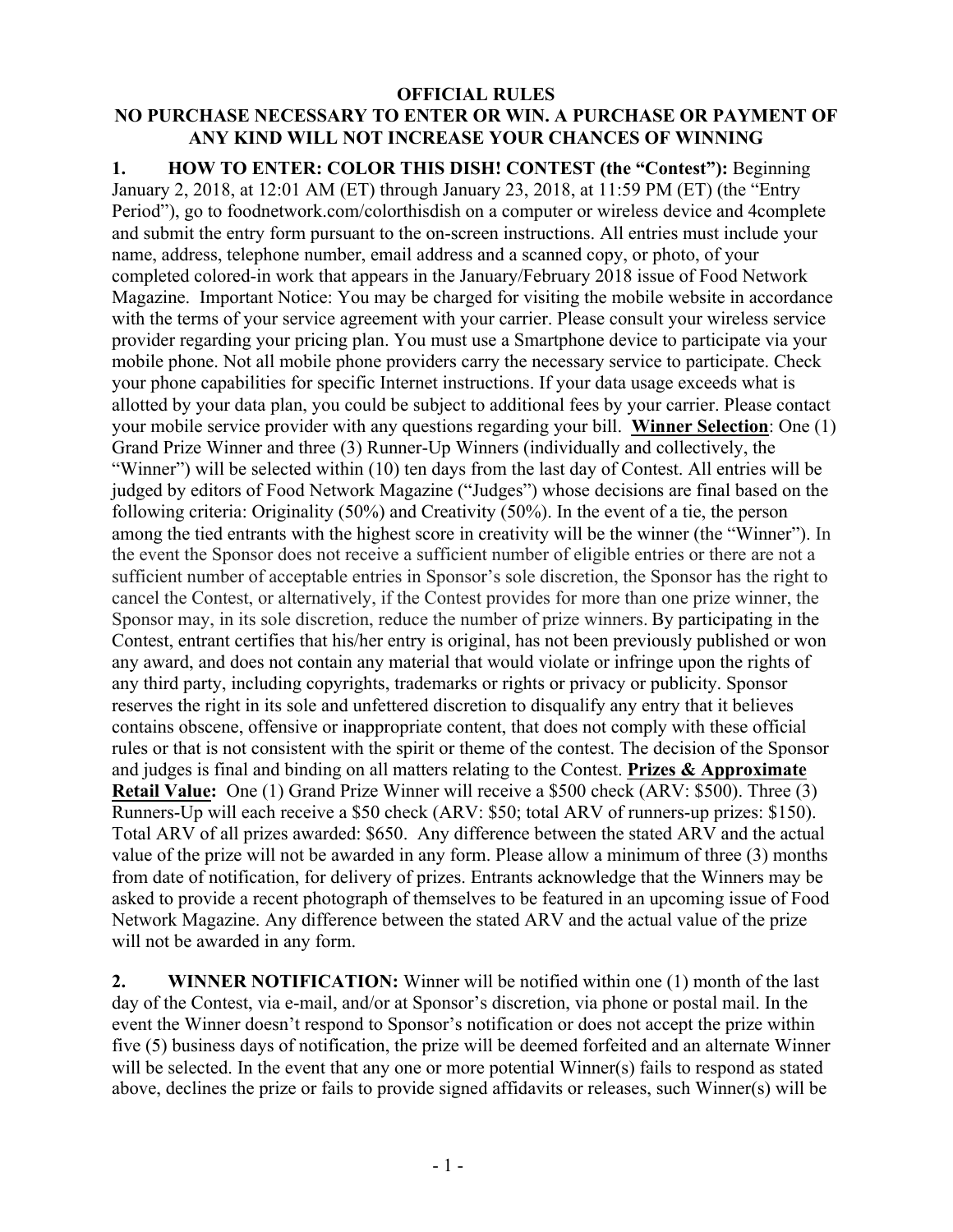deemed to forfeit the prize and Sponsor will select an alternate Winners from the remaining eligible entrants. If any alternates similarly fail to respond or declines the prize, Sponsor will use a reasonable number of attempts, in its discretion, to award the prizes to another alternates but if it is unable to do so, the prize(s) will be finally forfeited and Sponsor shall have no further liability in connection with this Contest. **List of Winner(s):** For the names of the Winners, send a separate self-addressed, stamped envelope to Food Network Magazine, COLOR THIS DISH!, January/February 2018 Winners' List, Hearst Communications, Inc., 300 West 57<sup>th</sup> Street NY, NY 10019 within two (2) months from the Winner notification date as specified above.

**3. ENTRIES:** Limit one (1) entry per person for Contest. Multiple entries from the same person will be disqualified. Entries become the property of the Sponsor and will not be returned. Proof of submission does not constitute proof of receipt. If applicable, lost, late, misdirected, or incomplete or entry forms that have been tampered with will be disqualified. Online entrants must have valid email address and it is entrant's responsibility to update Sponsor of any change in email address. If there is a dispute as to the identity of an online entrant, the prize will be awarded to the authorized account holder of the email address. The "authorized account holder" is defined as the natural person to whom the email address is assigned by an internet service provider, online service provider, carrier, or other organization (e.g., business, educational institution, etc.) that is responsible for assigning the email addresses for the domain associated with the submitted email address.

**4. ELIGIBILITY:** Open to legal residents of the 50 United States and the District of Columbia, who have reached the age of majority in their state or territory of residence at time of entry. Legal residents of Canada (excluding Quebec) who have reached the aforementioned age in their province of residence at time of entry are also eligible to enter. Void in Puerto Rico and where prohibited by law. Employees of Sponsor, its parents, affiliates and subsidiaries, participating advertising and promotion agencies, independent judging organizations, and prize suppliers (and members of their immediate family and/or those living in the same of household of each such employee) are not eligible.

**5. CONDITIONS OF PARTICIPATION:** Expenses not specifically included in prize description and all taxes are the sole responsibility of the Winner. Each prize is awarded "as is" with no warranty or guarantee, either express or implied outside of manufacturer's limited warranty. No transfer, assignment or substitution of a prize permitted, except Sponsor reserves the right to substitute prize for an item of equal or greater value in the event an advertised prize is unavailable. The Winner is required to comply with any and all applicable federal, state, provincial, if Canadians are eligible to enter, and local laws, rules and regulations. All federal, state and local taxes, and any other costs not specifically provided for in these Official Rules are solely the Winner's responsibility. If the actual retail value of any Winner's prize is \$600 or more, the Winner must complete a W9 form and supply Sponsor with his/her social security number for tax purposes. An IRS Form 1099 will be issued in the name of the Winner (or, if a minor, in the name of the minor) for the actual value of the prizes received. Sponsor shall have no responsibility or obligation to the Winner or potential Winner who are unable or unavailable to accept or utilize prizes as described herein. Entrants agree to be bound by the terms of these Official Rules and by the decisions of Sponsor, which are final and binding on all matters pertaining to this Contest. Winner (and parent or legal guardian if Winner is a minor) may be required to sign and return an Affidavit of Eligibility, a Liability Release and where legally permissible a Publicity Release within seven (7) days following the date of first attempted notification. Failure to comply with this deadline may result in forfeiture of the prize and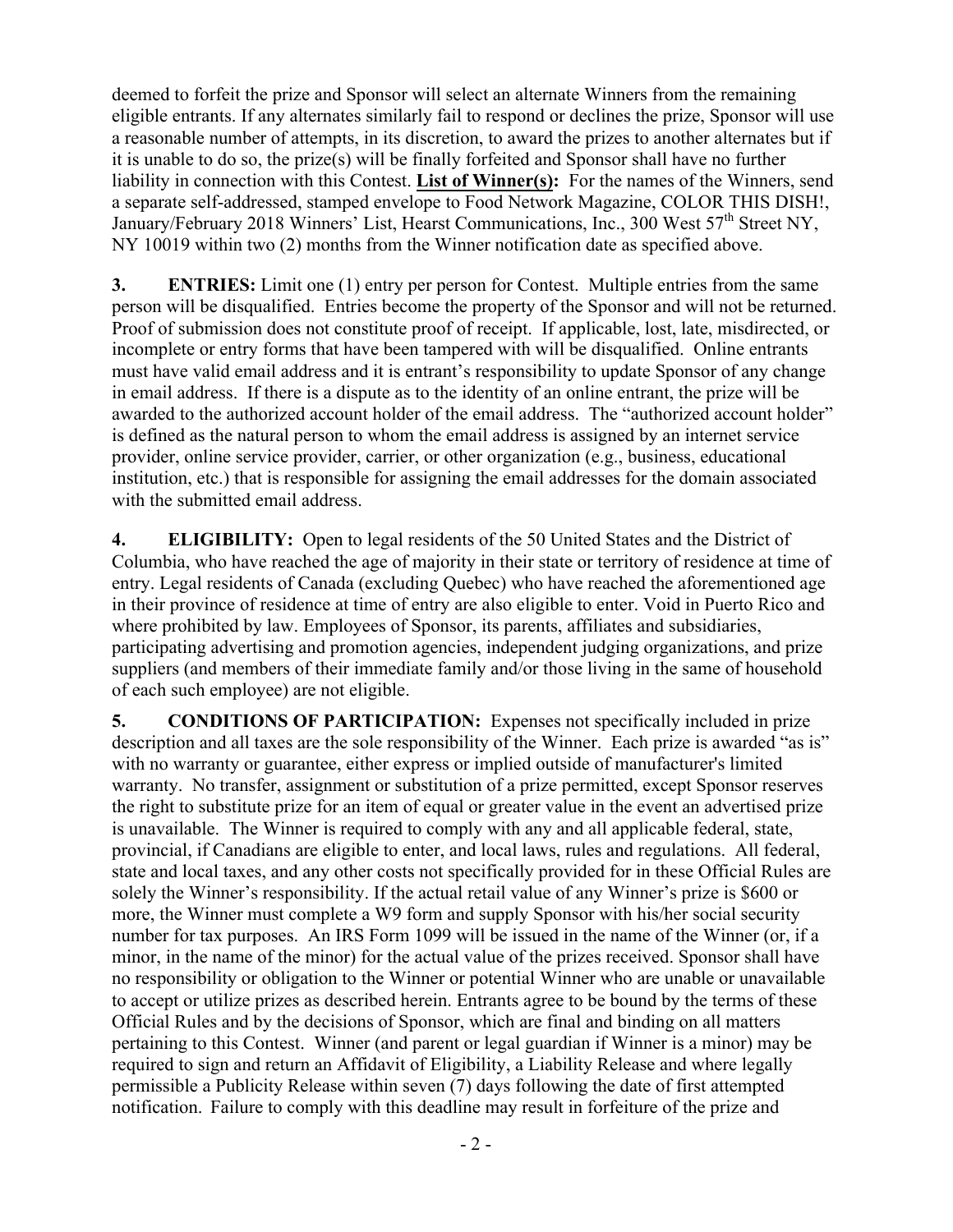selection of an alternate Winner. Return of any prize/prize notification as undeliverable may result in disqualification and selection of an alternate Winner. Winner hereby further agrees that it will sign any documents necessary to transfer copyright of the entry to Sponsor within seven (7) days following the date of first attempted notification. By entering, Entrant grants permission for Sponsor, and any of its affiliates and subsidiaries, participating advertising and promotion agencies, the independent judging organization and prize suppliers to use the entrant's submission (including an altered form of the entry) for editorial, advertising and promotional purposes without additional compensation, unless prohibited by law. If images are being submitted to Sponsor as a requirement for entry, Entrants agree that they have all rights to use the images submitted and to allow Sponsor, any of its affiliates and subsidiaries, participating advertising and promotion agencies, the independent judging organization and prize suppliers to reuse any of the images, without any liability, for editorial, advertising and promotional purposes. Additionally, acceptance of the prize by Winner constitutes permission for Sponsor and any affiliates and subsidiaries, participating advertising and promotion agencies, the independent judging organization and prize suppliers to use Winner's name and/or likeness and biographical material for editorial, advertising and promotional purposes without additional compensation, unless prohibited by law. By accepting prize, Winner agrees to hold Sponsor, its advertising and promotion agencies and their respective parent companies, subsidiaries, affiliates, partners, representative agents, successors, assigns, officers, directors, and employees harmless for any injury or damage caused or claimed to be caused by participation in the Contest or acceptance or use of the prize. Sponsor is not responsible for any printing, typographical, mechanical or other error in the printing of the offer, administration of the Contest or in the announcement of the prize.

**6. INTERNET/ MOBILE:** Sponsor is not responsible for electronic transmission errors resulting in omission, interruption, deletion, defect, delay in operations or transmission, theft or destruction or unauthorized access to or alterations of entry materials, or for technical, network, telephone equipment, electronic, computer, hardware or software malfunctions or limitations of any kind, or inaccurate transmissions of or failure to receive entry information by Sponsor or presenter on account of technical problems or traffic congestion on the Internet, at any Web site, or via the mobile phone or any combination thereof. If for any reason the Internet or mobile phone portion of the program is not capable of running as planned, including infection by computer virus, bugs, tampering, unauthorized intervention, fraud, technical failures, or any other causes which corrupt of affect the administration, security, fairness, integrity, or proper conduct of this Contest, Sponsor reserves the right at its sole discretion to cancel, terminate, modify or suspend the Contest. Sponsor reserves the right to select winners from eligible entries received as of the termination date. Sponsor further reserves the right to disqualify any individual who tampers with the entry process. Sponsor may prohibit an entrant from participating in the Contest if it determines that said entrant is attempting to undermine the legitimate operation of the Contest by cheating, hacking, deception or other unfair playing practices or intending to abuse, threaten or harass other entrants. Caution: Any attempt by a participant to deliberately damage any Web site or undermine the legitimate operation of the Contest is a violation of criminal and civil laws and should such an attempt be made, Sponsor reserves the right to seek damages from any such participant to the fullest extent of the law.

**7. DISPUTES/CHOICE OF LAW:** Except where prohibited, each entrant agrees that: (1) any and all disputes, claims and causes of action arising out of or connected with this or any prize awarded shall be resolved individually, without resort to any form of class action, and